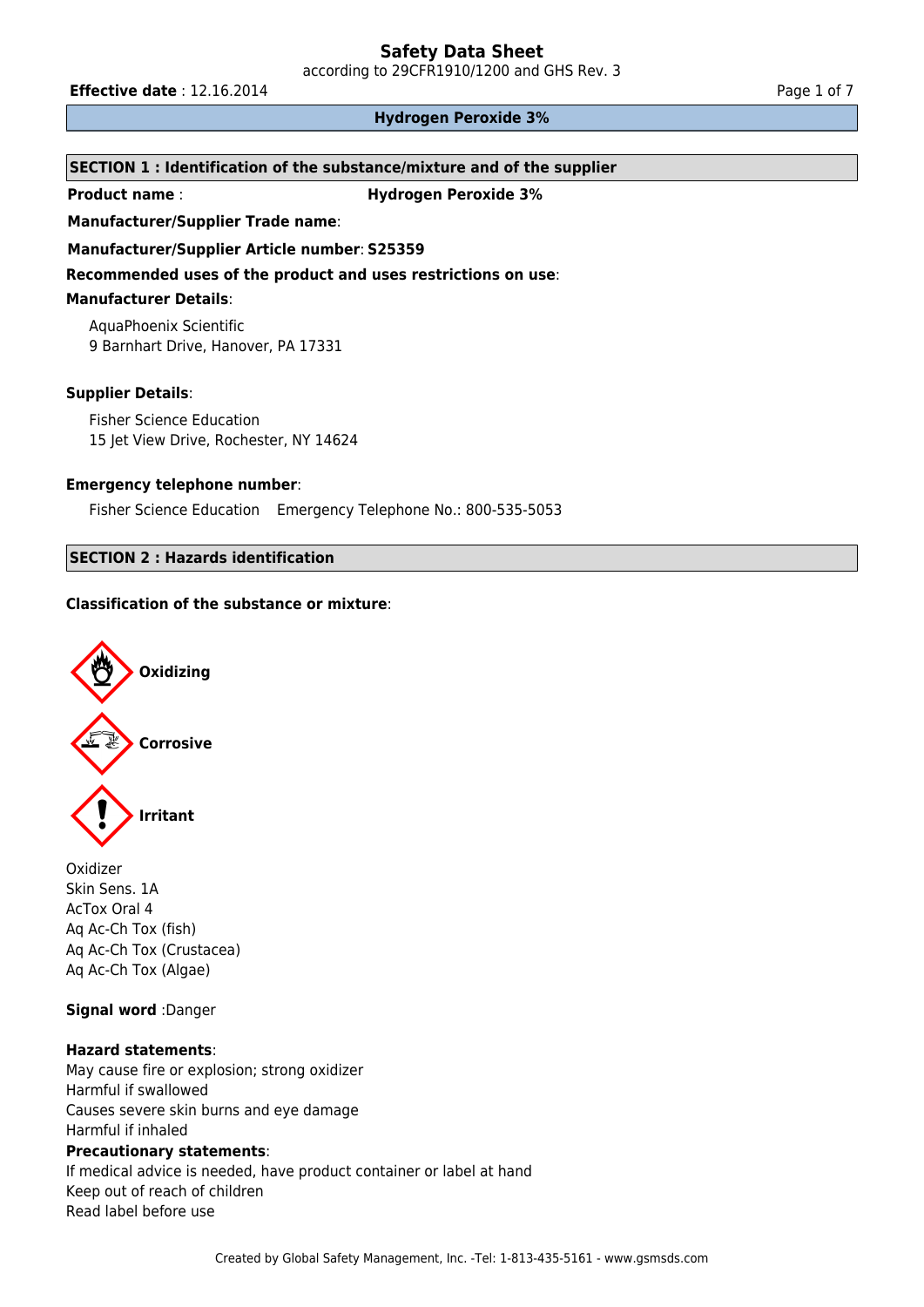according to 29CFR1910/1200 and GHS Rev. 3

### **Effective date** : 12.16.2014 **Page 2 of 7 Page 2 of 7**

#### **Hydrogen Peroxide 3%**

Keep away from heat/sparks/open flames/hot surfaces. No smoking Keep/Store away from clothing/…/combustible materials Take any precaution to avoid mixing with combustibles Wash … thoroughly after handling Do not eat, drink or smoke when using this product Avoid release to the environment Wear protective gloves/protective clothing/eye protection/face protection Wear fire/flame resistant/retardant clothing Do not eat, drink or smoke when using this product Store locked up Dispose of contents/container to …

## **Other Non-GHS Classification**:



#### **SECTION 3 : Composition/information on ingredients**

| Ingredients:              |                      |             |  |  |
|---------------------------|----------------------|-------------|--|--|
| I CAS 7722-84-1           | Hydrogen Peroxide 3% | $'$ 100 $%$ |  |  |
| Percentages are by weight |                      |             |  |  |

# **SECTION 4 : First aid measures**

#### **Description of first aid measures**

**After inhalation:** Remove to fresh air. Give artificial respiration if necessary. If breathing is difficult, give oxygen.Move exposed individual to fresh air. Loosen clothing as necessary and position individual in a comfortable position.Seek medical advice if discomfort or irritation persists.

**After skin contact:** Flush with water for 15 minutes. Get medical assistance if irritation develops.Wash affected area with soap and water. Rinse thoroughly. Seek medical attention if irritation, discomfort or vomiting persists.

**After eye contact:** Immediately flush eyes with water for at least 15 minutes. Immediately get medical assistance.Protect unexposed eye. Rinse/flush exposed eye(s) gently using water for 15-20 minutes. Remove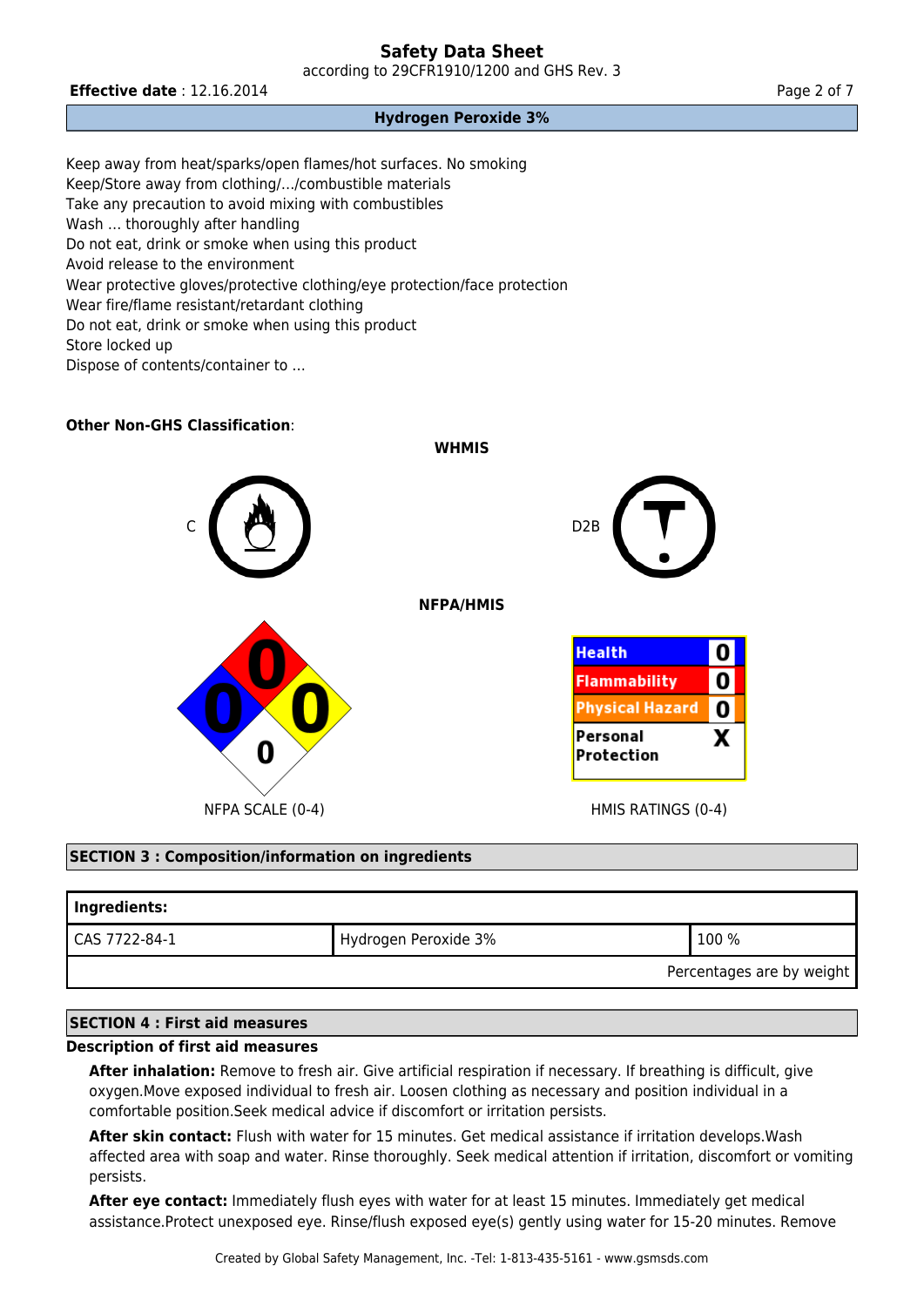according to 29CFR1910/1200 and GHS Rev. 3

**Effective date** : 12.16.2014 **Page 3 of 7 Page 3 of 7** 

#### **Hydrogen Peroxide 3%**

contact lens(es) if able to do so during rinsing. Seek medical attention if irritation persists or if concerned.

**After swallowing:** DO NOT induce vomiting. Dilute with water or milk. Get medical assistance.Rinse mouth thoroughly. Do not induce vomiting. Have exposed individual drink sips of water. Seek medical attention if irritation, discomfort or vomiting persists.

#### **Most important symptoms and effects, both acute and delayed:**

Irritation, Nausea,Headache, Shortness of breath.;

#### **Indication of any immediate medical attention and special treatment needed:**

If seeking medical attention, provide SDS document to physician.

## **SECTION 5 : Firefighting measures**

#### **Extinguishing media**

**Suitable extinguishing agents:** If in laboratory setting, follow laboratory fire suppression procedures. Use appropriate fire suppression agents for adjacent combustible materials or sources of ignition

# **For safety reasons unsuitable extinguishing agents:**

#### **Special hazards arising from the substance or mixture:**

Combustion products may include carbon oxides or other toxic vapors.

#### **Advice for firefighters:**

# **Protective equipment:**

**Additional information (precautions):** Move product containers away from fire or keep cool with water spray as a protective measure, where feasible.

## **SECTION 6 : Accidental release measures**

# **Personal precautions, protective equipment and emergency procedures:**

Wear protective equipment. Use respiratory protective device against the effects of fumes/dust/aerosol. Keep unprotected persons away. Ensure adequate ventilation.Keep away from ignition sources. Protect from heat.Stop the spill, if possible. Contain spilled material by diking or using inert absorbent. Transfer to a disposal or recovery container.

#### **Environmental precautions:**

Should not be released into the environment .Prevent from reaching drains, sewer or waterway. Collect contaminated soil for characterization per Section 13

#### **Methods and material for containment and cleaning up:**

Soak up with an inert absorbent material and containerize for disposal.If in a laboratory setting, follow Chemical Hygiene Plan procedures.Collect liquids using vacuum or by use of absorbents. Place into properly labeled containers for recovery or disposal. If necessary, use trained response staff/contractor.

# **Reference to other sections:**

# **SECTION 7 : Handling and storage**

# **Precautions for safe handling:**

Wash hands after handling. Avoid contact with skin and eyes. Contact with metal, dust, or organic material may accelerate decomposition..Prevent formation of aerosols. Follow good hygiene procedures when handling chemical materials. Do not eat, drink, smoke, or use personal products when handling chemical substances. If in a laboratory setting, follow Chemical Hygiene Plan.Use only in well ventilated areas.Avoid splashes or spray in enclosed areas.

# **Conditions for safe storage, including any incompatibilities:**

Keep from contact with oxidizing materials. Store in a cool, dry, well - ventilated area away from incompatible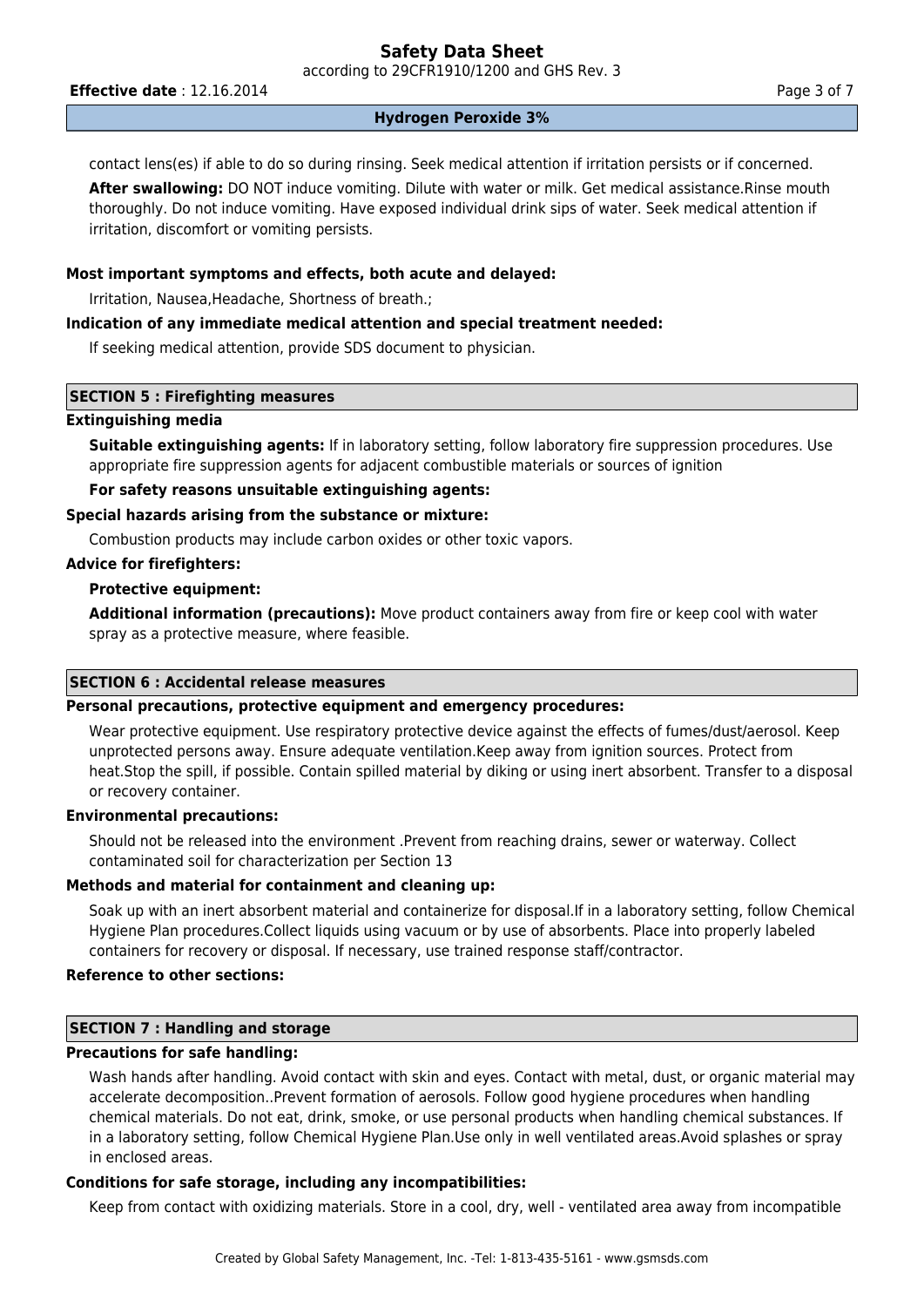according to 29CFR1910/1200 and GHS Rev. 3

**Effective date** : 12.16.2014 **Page 4 of 7 Page 4 of 7** 

#### **Hydrogen Peroxide 3%**

substances. Keep containers tightly closed..Store in a cool location. Provide ventilation for containers. Avoid storage near extreme heat, ignition sources or open flame. Store away from foodstuffs. Store away from oxidizing agents.Store in cool, dry conditions in well sealed containers. Keep container tightly sealed.

#### **SECTION 8 : Exposure controls/personal protection**



#### **SECTION 9 : Physical and chemical properties**

| <b>Appearance (physical</b><br>state,color): | clear liquid   | <b>Explosion limit lower:</b><br><b>Explosion limit upper:</b> | Not Determined<br>Not Determined |
|----------------------------------------------|----------------|----------------------------------------------------------------|----------------------------------|
| Odor:                                        | Not Determined | Vapor pressure:                                                | Not Determined                   |
| Odor threshold:                              | Not Determined | Vapor density:                                                 | Not Determined                   |
| pH-value:                                    | Not Determined | <b>Relative density:</b>                                       | 1.02                             |
| <b>Melting/Freezing point:</b>               | Not Determined | Solubilities:                                                  |                                  |
| <b>Boiling point/Boiling</b><br>range:       | Not Determined | <b>Partition coefficient (n-</b><br>octanol/water):            | Not Determined                   |
| <b>Flash point (closed</b><br>$cup$ ):       | Not Determined | <b>Auto/Self-ignition</b><br>temperature:                      | Not Determined                   |
| <b>Evaporation rate:</b>                     | Not Determined | <b>Decomposition</b><br>temperature:                           | Not Determined                   |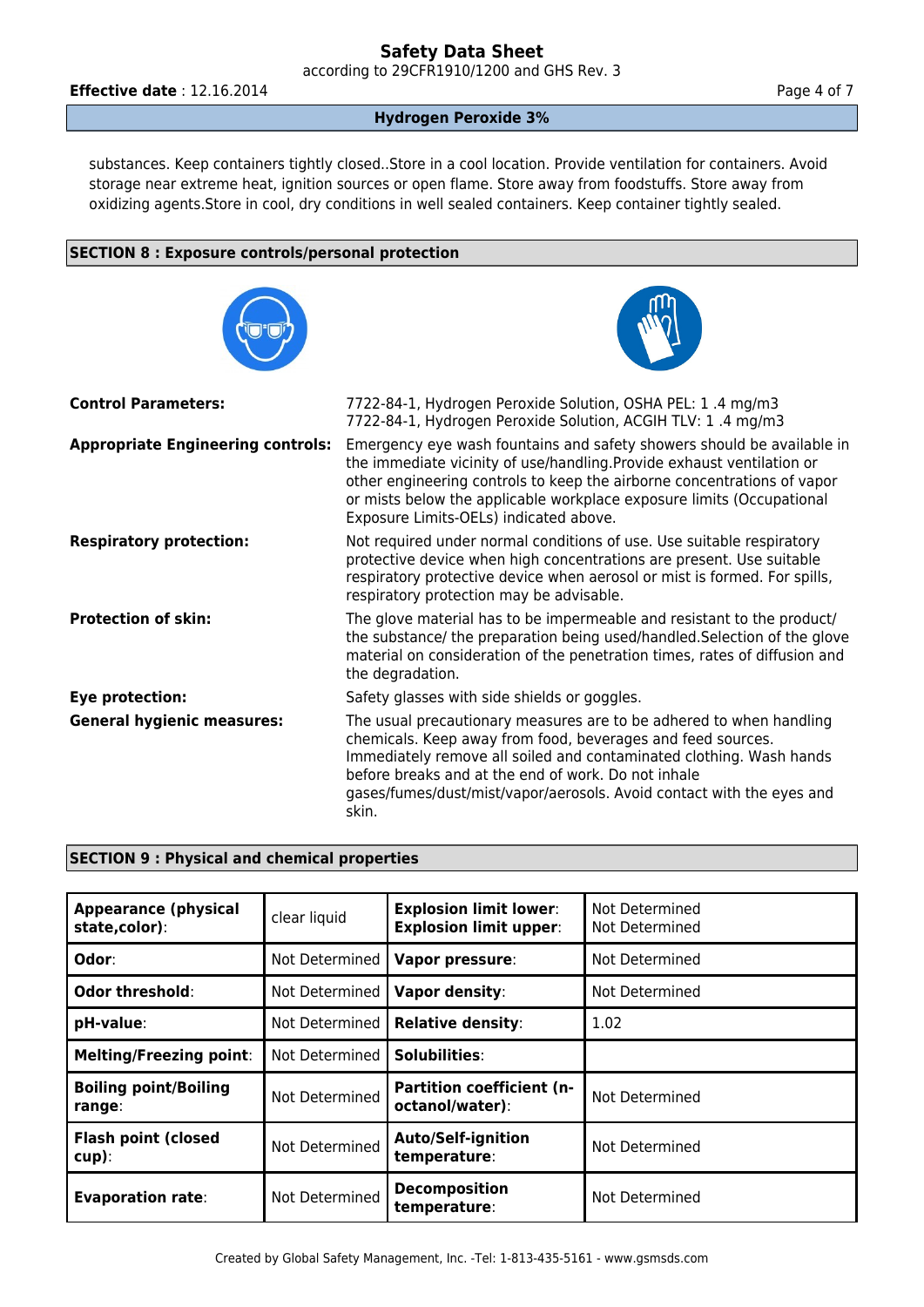according to 29CFR1910/1200 and GHS Rev. 3

**Effective date** : 12.16.2014 **Page 5 of 7 Page 5 of 7** 

#### **Hydrogen Peroxide 3%**

| <b>Flammability</b><br>(solid, gaseous): | Not Determined   Viscosity: | a. Kinematic: Not Determined<br>I b. Dynamic: Not Determined |
|------------------------------------------|-----------------------------|--------------------------------------------------------------|
| <b>Density: Not Determined</b>           |                             |                                                              |

# **SECTION 10 : Stability and reactivity**

#### **Reactivity:**

**Chemical stability:**No decomposition if used and stored according to specifications.

**Possible hazardous reactions:**

**Conditions to avoid:**Store away from oxidizing agents, strong acids or bases.

**Incompatible materials:**Strong acids.Strong bases.

**Hazardous decomposition products:**Nitrogen oxides, hydrogen gas, oxygen, hydrazoic acid.Carbon oxides (CO, CO2).

## **SECTION 11 : Toxicological information**

| Acute Toxicity: No additional information.              |                            |  |  |
|---------------------------------------------------------|----------------------------|--|--|
| Chronic Toxicity: No additional information.            |                            |  |  |
| <b>Corrosion Irritation: No additional information.</b> |                            |  |  |
| Sensitization:                                          | No additional information. |  |  |
| <b>Single Target Organ (STOT):</b>                      | No additional information. |  |  |
| <b>Numerical Measures:</b>                              | No additional information. |  |  |
| <b>Carcinogenicity:</b>                                 | No additional information. |  |  |
| <b>Mutagenicity:</b>                                    | No additional information. |  |  |
| <b>Reproductive Toxicity:</b>                           | No additional information. |  |  |

### **SECTION 12 : Ecological information**

**Ecotoxicity Persistence and degradability**: Readily degradable in the environment.

**Bioaccumulative potential**:

**Mobility in soil**: Aqueous solution has high mobility in soil. **Other adverse effects**:

# **SECTION 13 : Disposal considerations**

#### **Waste disposal recommendations**:

Product/containers must not be disposed together with household garbage. Do not allow product to reach sewage system or open water.It is the responsibility of the waste generator to properly characterize all waste materials according to applicable regulatory entities (US 40CFR262.11). Consult federal state/ provincial and local regulations regarding the proper disposal of waste material that may incorporate some amount of this product.

#### **SECTION 14 : Transport information**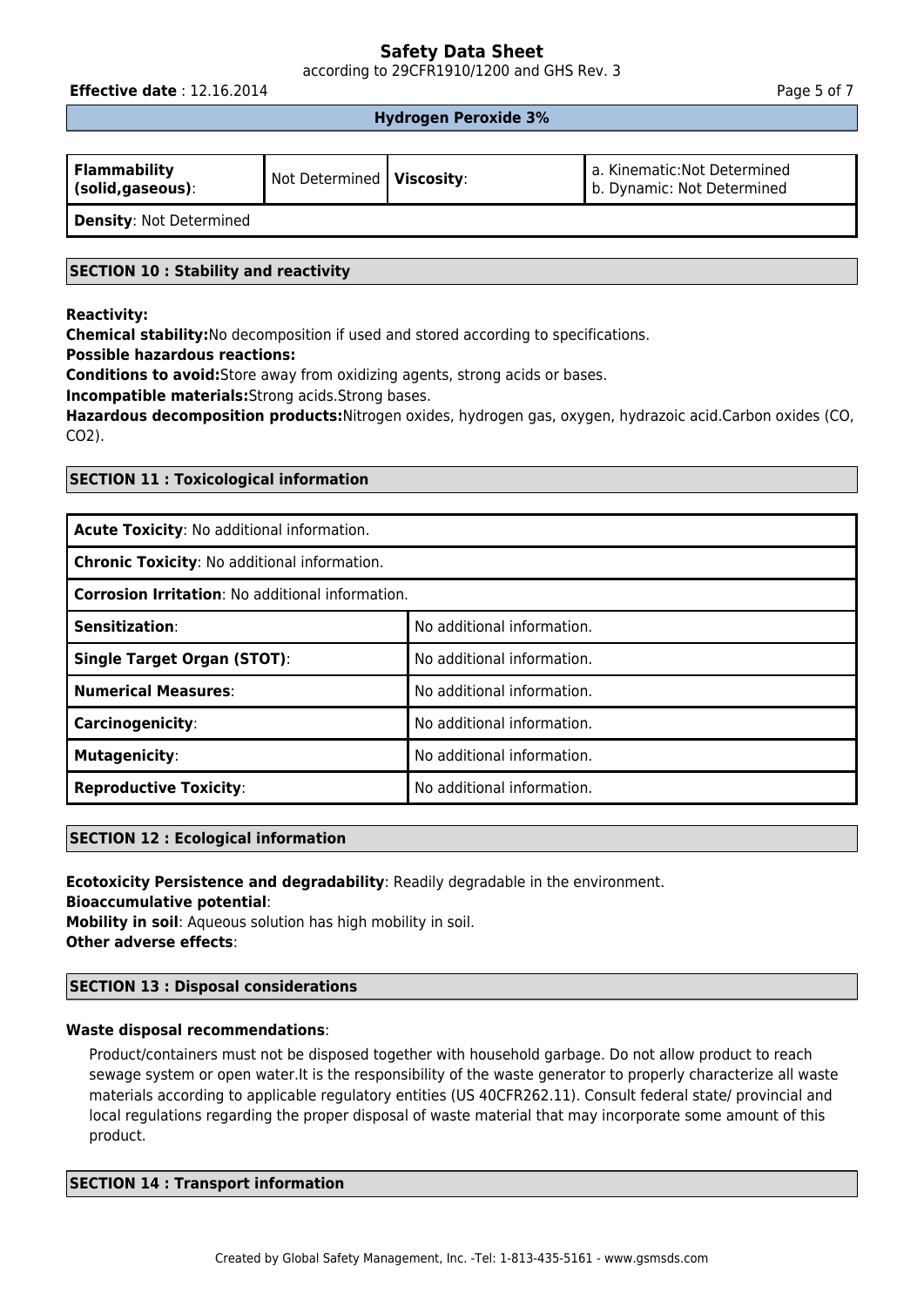**Effective date** : 12.16.2014 **Page 6 of 7 Page 6 of 7** 

#### **Hydrogen Peroxide 3%**

#### **UN-Number**

Not Dangerous Goods

**UN proper shipping name** Not Dangerous Goods

# **Transport hazard class(es)**

**Class:** 5.1 Oxidizing substances

**Packing group**:Not Dangerous Goods **Environmental hazard**: **Transport in bulk**: **Special precautions for user**:

#### **SECTION 15 : Regulatory information**

# **United States (USA)**

#### **SARA Section 311/312 (Specific toxic chemical listings)**:

None of the ingredients is listed

#### **SARA Section 313 (Specific toxic chemical listings)**:

None of the ingredients is listed

#### **RCRA (hazardous waste code)**:

None of the ingredients is listed

#### **TSCA (Toxic Substances Control Act)**:

All ingredients are listed.

#### **CERCLA (Comprehensive Environmental Response, Compensation, and Liability Act)**:

None of the ingredients is listed

#### **Proposition 65 (California)**:

# **Chemicals known to cause cancer**:

None of the ingredients is listed

#### **Chemicals known to cause reproductive toxicity for females**:

None of the ingredients is listed

#### **Chemicals known to cause reproductive toxicity for males**:

None of the ingredients is listed

#### **Chemicals known to cause developmental toxicity**:

None of the ingredients is listed

## **Canada**

#### **Canadian Domestic Substances List (DSL)**:

All ingredients are listed.

#### **Canadian NPRI Ingredient Disclosure list (limit 0.1%)**:

None of the ingredients is listed

#### **Canadian NPRI Ingredient Disclosure list (limit 1%)**:

7722-84-1 Hydrogen Peroxide Solution